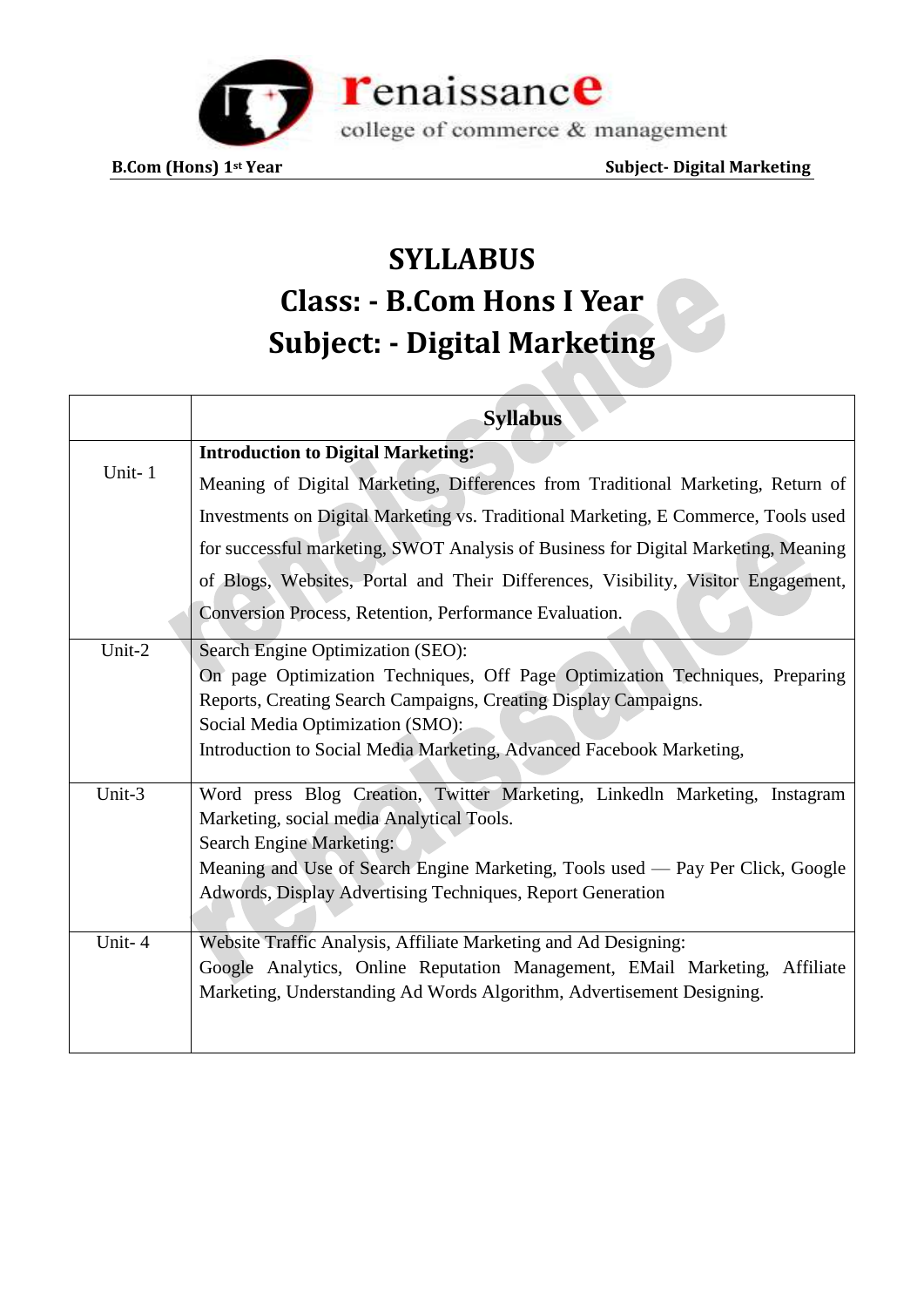

# **Digital Marketing**

# **What is Digital Marketing & Types of Digital Marketing**

Marketing has always been about connecting with your customers at the right place and at the right time. In today's time, it is the internet that majorly helps bring potential customers and recruiters together. If figures are to be believed there are 4.66 billion active internet users worldwide which are about 59.5 per cent of the global population.

This means that as a marketer if you are not taking advantage of the digital landscape and building your online presence, you are losing out on opportunities and potentially 4.66 billion clients.

It makes use of digital mediums for disseminating your brand message, advertising, and also measures your brand's impact. Typically, it refers to marketing campaigns that appear on mobile devices, computers, tablets, or any other device. This includes video advertising through channels like YouTube, image advertising through Instagram, search engine marketing on Google, social media advertising on Facebook, content marketing on different channels and platforms, paid advertising campaigns, and many others.

### Importance of Digital Marketing

The ROI for Google Search Ads is around 200%, where over 63% of search engines users are likely to click on a paid ad. Digital marketing is not just here to stay but to settle as the foundation for all evolutions that would happen in the marketing space in the future.

With customers increasingly becoming silos with personalized experiences, only digital marketing can deliver personalized advertising based on the preferences and tastes of individual customers.

# **Traditional Marketing Vs Digital Marketing**

Difference Between Traditional Marketing and Digital Marketing

Traditional Marketing is when the marketing activities are undertaken in a conventional fashion, i.e. by way of newspaper, television radio and magazine. As against, digital marketing is when we use the online platform to promote the products and services of our company.

Marketing involves those activities which assist the company in promoting the offerings and converting the prospects into leads. In today's scenario, marketing has completely changed its form, i.e. from physical to digital. So, it is not wrong to say that an average individual comes across thousands of ads in a single day, no matter the mode traditional or digital.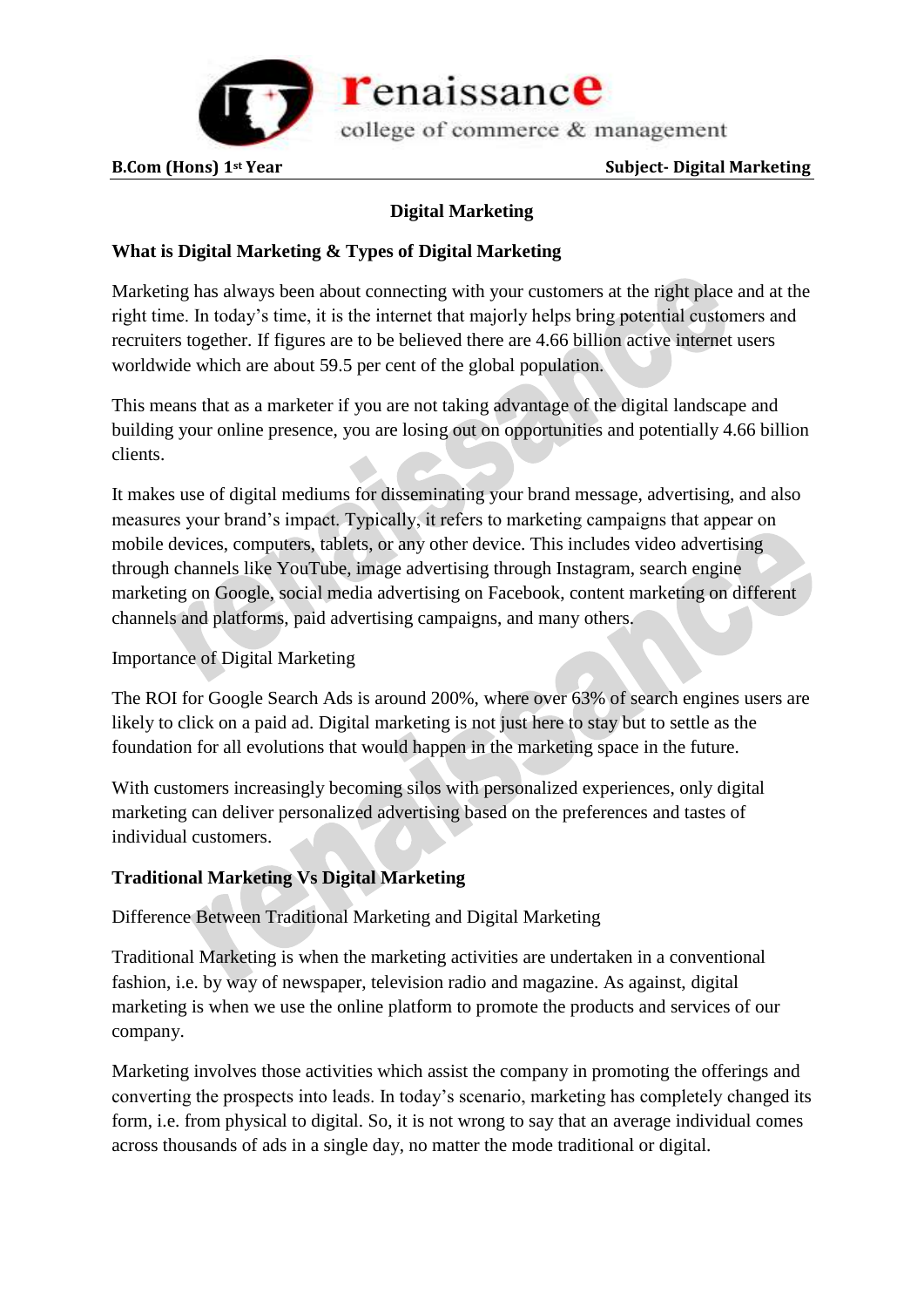

Now coming to our topic of discussion, traditional marketing differs from digital marketing in a number of ways, and one such difference between the two is that in traditional marketing the reach is local, whereas digital marketing is known for its global reach, i.e. the ads that have been placed on the internet can be seen by people belonging to all walks of life and that's the power of digitalization. P

Content: Traditional Marketing Vs Digital Marketing

Comparison Chart

| <b>BASIS FOR</b><br><b>COMPARISON</b>     | <b>TRADITIONAL MARKETING</b>                                                                                                                | <b>DIGITAL MARKETING</b>                                                                                                                                                    |
|-------------------------------------------|---------------------------------------------------------------------------------------------------------------------------------------------|-----------------------------------------------------------------------------------------------------------------------------------------------------------------------------|
| Meaning                                   | Traditional Marketing refers to the<br>marketing that uses traditional<br>channels or media, for the purpose<br>of marketing communication. | Digital Marketing implies the<br>marketing of products and services<br>via digital channels, such as the<br>internet, smartphone, display ads, and<br>other digital medium. |
| Nature                                    | Static                                                                                                                                      | Dynamic                                                                                                                                                                     |
| Conversion                                | Slow                                                                                                                                        | Comparatively fast                                                                                                                                                          |
| Engagement                                | Low                                                                                                                                         | Comparatively high                                                                                                                                                          |
| Return on<br>Investment                   | Cannot be measured easily.                                                                                                                  | Can be measured easily.                                                                                                                                                     |
| <b>Effectiveness and</b><br>expensiveness | Less effective more expensive                                                                                                               | Less expensive more effective                                                                                                                                               |
| Tracking                                  | Not possible                                                                                                                                | Possible                                                                                                                                                                    |
| Targeting                                 | Standardized                                                                                                                                | Customized                                                                                                                                                                  |
| Tweaking                                  | Not possible once the ad is placed.                                                                                                         | Can be performed anytime, even after                                                                                                                                        |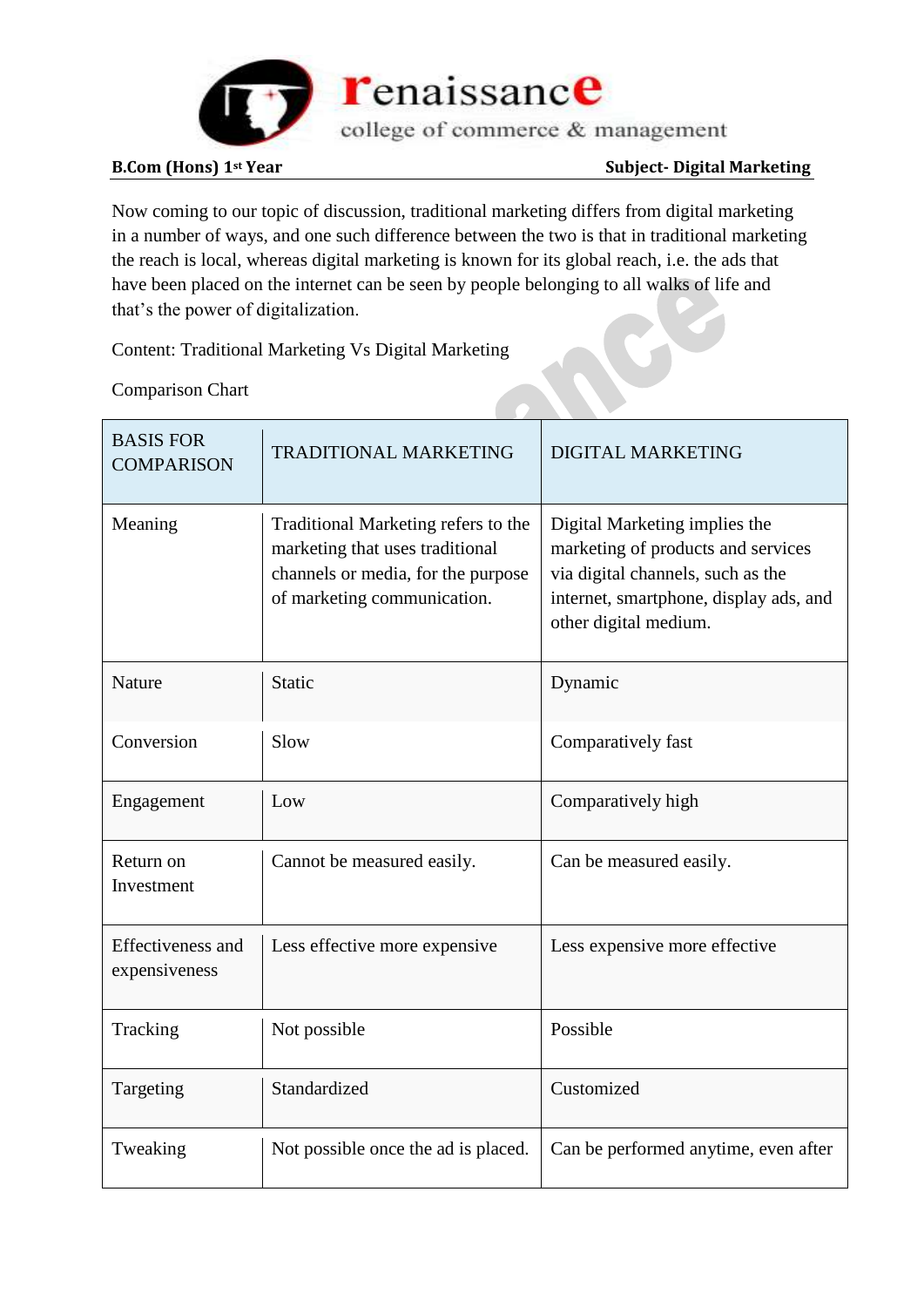

college of commerce & management

**B.Com** (Hons) 1<sup>st</sup> Year Subject-Digital Marketing

| <b>BASIS FOR</b><br><b>COMPARISON</b> | <b>TRADITIONAL MARKETING</b>                                     | <b>DIGITAL MARKETING</b>                                                     |
|---------------------------------------|------------------------------------------------------------------|------------------------------------------------------------------------------|
|                                       |                                                                  | the ad is placed.                                                            |
| Reach                                 | Local                                                            | Global                                                                       |
| Results                               | Delayed results                                                  | Quick and real-time results                                                  |
| Interruptions                         | Consumers cannot skip the ads, as<br>they are bound to see them. | Allows the consumers to avoid or skip<br>the ads which do not interest them. |
| Communication                         | One-way Communication                                            | <b>Two-way Communication</b>                                                 |

### **DIGITAL MARKETING SWOT ANALYSIS**

SWOT is a well-known business term, however, I see few startups employ this tool as a part of their digital strategy. It serves as an essential component of an online marketing plan and informs the long term direction of a company. In this guide, we'll show you how to successfully perform a Digital Marketing SWOT Analysis.

Most clients focus solely on the execution side of online strategy such as search or email marketing. SWOT, on the other hand, is a strategy development tool. It allows a digital firm to determine its Strengths, Weaknesses, Opportunities and Threats. This strategic view allows a firm to leverage its best areas and work on perfecting its weak points to ensure success.

Before we plunge into the details of the Digital Marketing SWOT analysis, let's consider the small details that others ignore and, as a result, suffer.

### **A BRIEF OVERVIEW**

Strengths and Opportunities are your positive factors while Weaknesses and Threats are your negative factors. Pretty self explanatory. The top row of your analysis contains internal factors. For example, a strength may be key personnel years of experience and a weakness may an underperforming distribution channel.

The second row outlines external factors. An example of an opportunity would be a growing demand forecast for the product and a threat might be a a government bill that negatively impacts your company or entire industry.

If we observe them closely, Strengths and Weaknesses can be controlled by the firm itself. On the other hand, Opportunities and Threats are part of external environment and cannot be controlled by the firm.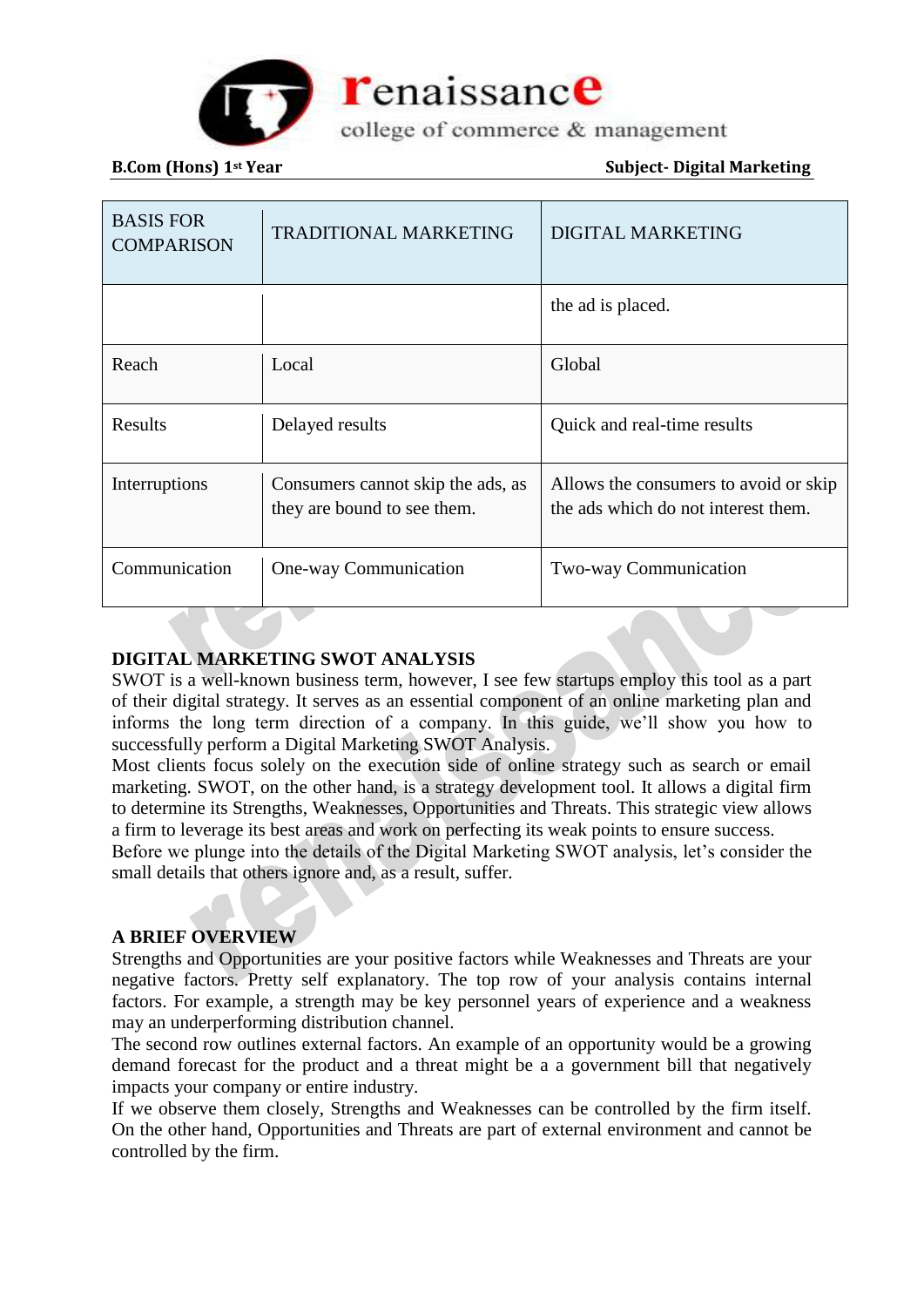

# **HERE ARE 5 STEPS TO AN INSIGHTFUL DIGITAL MARKETING SWOT ANALYSIS:**

### 1. **Determine Strengths**

- How is your organization better than others?
- What advantages can your firm leverage?
- What quality or cost-effective resources are available to you but not others?
- Which factors result in definite sales?
- What do competitors consider your company's strengths?
- What is your unique selling point?

*EXPERT TIP: To gauge your strengths, a complete* 360 degree *view is required. This includes how your customers, competitors, and stakeholders view you. Use our free, editable SWOT analysis template for better results.*

#### 2. **Determine Weaknesses**

- What internal processes need improvement?
- What do your customers say needs improvement?
- What factors contribute to loss of sales?
- What do competitors view your firm's weaknesses?
- What are activities to avoid?

This is a stage where you must avoid myopia. Be realistic and generate as much data as possible so that you don't have to learn it the hard way.

*EXPERT TIP: Again, you need a holistic view of the organization and its stakeholder to come to a list that matters. How are you competitors doing better etc.?*

#### 3**. Find Opportunities**

- Are there any interesting trends that you can benefit?
- Are there any good opportunities lined up?

Opportunities can appear in different ways for example, a government policy that might help your industry. Change in lifestyle, population and economic and social patterns.

#### **4. Find Threats**

- What are the barriers?
- Does a Government regulation can hurt your business?
- Does a technology change can make your product obsolete?
- Are competitors working on a better product/service?
- Do you have Cash-flow or bad debt issues?

Opportunities can appear in different ways for example, a government policy that might help your industry. Change in lifestyle, population and economic and social patterns.

#### 5. **Develop a Strategy**

Once you finish the online marketing SWOT analysis, it is time to translate these into short and long term strategies. Your findings are just the tip-of-iceberg. The real work starts now. Where to begin? For that you need to overlap your strengths, weaknesses, opportunities and threats with each other. This is called TOWs analysis.

TOWs analysis allows you to determine how you can use your internal strengths to maximize opportunities and minimize threats. Similarly, you can create strategizes that minimize weaknesses by taking advantage of opportunities and minimize weaknesses to avoid threats. Spending time to determine your capabilities is essential to your digital marketing strategy.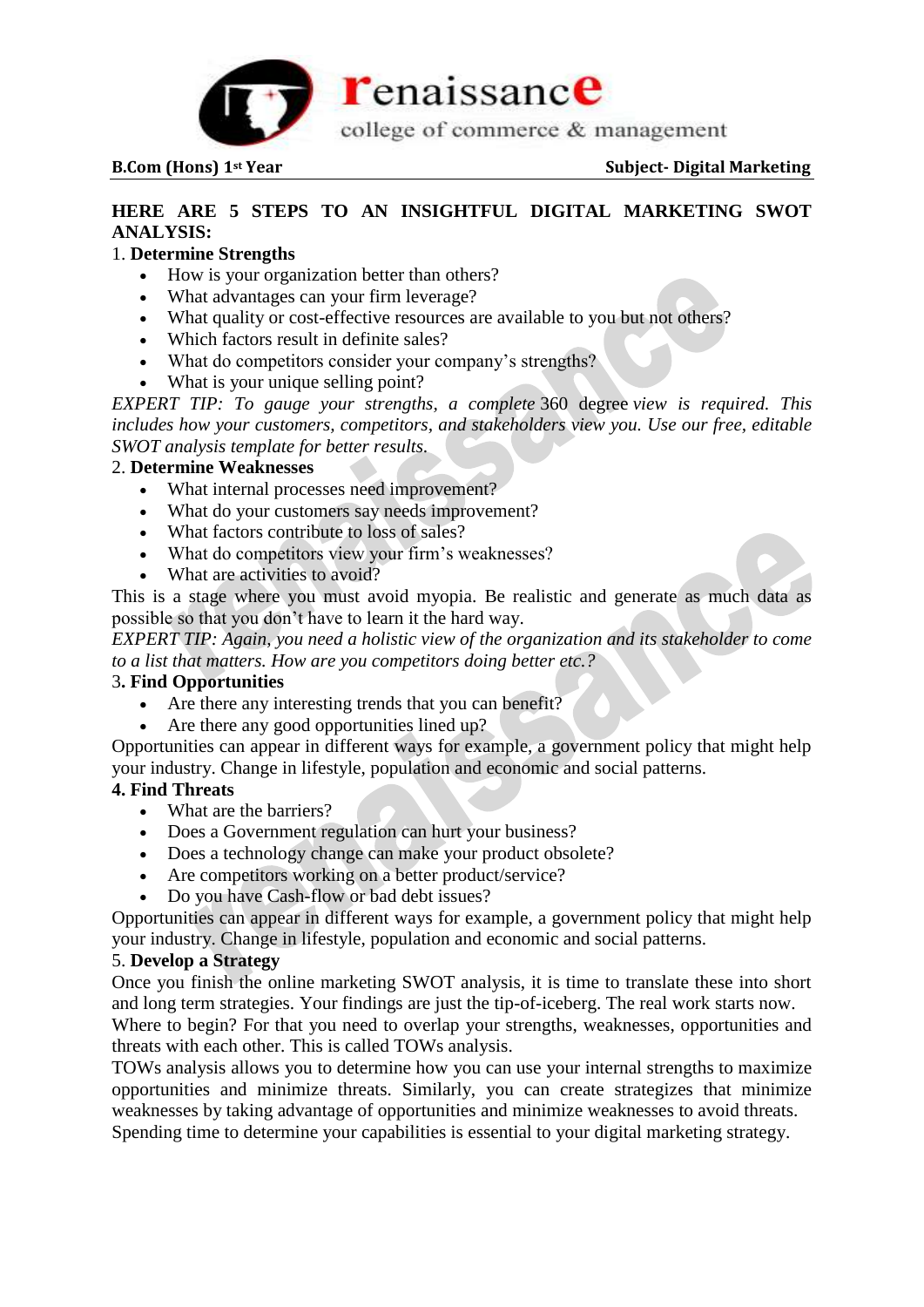

college of commerce & management

#### **B.Com** (Hons) 1<sup>st</sup> Year Subject-Digital Marketing

#### **What is Ecommerce?**

E-commerce refers to any form of business transaction conducted online. The most popular example of E-Commerce is online shopping, which is defined as buying and selling of goods via the internet on any device. However, E-Commerce can also entail other types of activities, such as online auctions, payment gateways, online ticketing, and internet banking.

Ecommerce, or electronic commerce, refers to transactions conducted via the internet. Every time individuals and companies are buying or selling products and services online they're engaging in ecommerce. The term ecommerce also encompasses other activities including online auctions, internet banking, payment gateways, and online ticketing.

Now, a little bit of history first.

#### **What are e-commerce business models?**

An e-commerce business can operate as the digital arm of a retail giant or a physical store. It can also be a single person selling crafts out of their home through online marketplaces.

Of course, there's a whole range between those extremes. E-commerce models vary widely and include many sales types. Here are the different types of ecommerce businesses:

Business-to-business (B2B)

B2B e-commerce refers to when a company purchases goods or services online from another enterprise. Some examples include a restaurant buying an ice machine or a law firm purchasing accounting software. Business software like customer relationship management (CRM) platforms and payment processing companies are considered to be B2B, too. B2B online sales tend to be more complicated than other forms of e-commerce because they rely on large catalogs of complex products to sell.

### Business-to-consumer (B2C)

B2C online retail happens when a consumer purchases an item over the internet for their own use. Although B2C e-commerce seems more prominent, it's only about half the size of the worldwide B2B e-commerce market.

#### Consumer-to-consumer (C2C)

C2C operates like a digital yard sale or an internet auction in which individual people sell goods to each other. These might be products they make, such as handcrafts or art, or secondhand items they own and want to sell.

Consumer-to-business (C2B)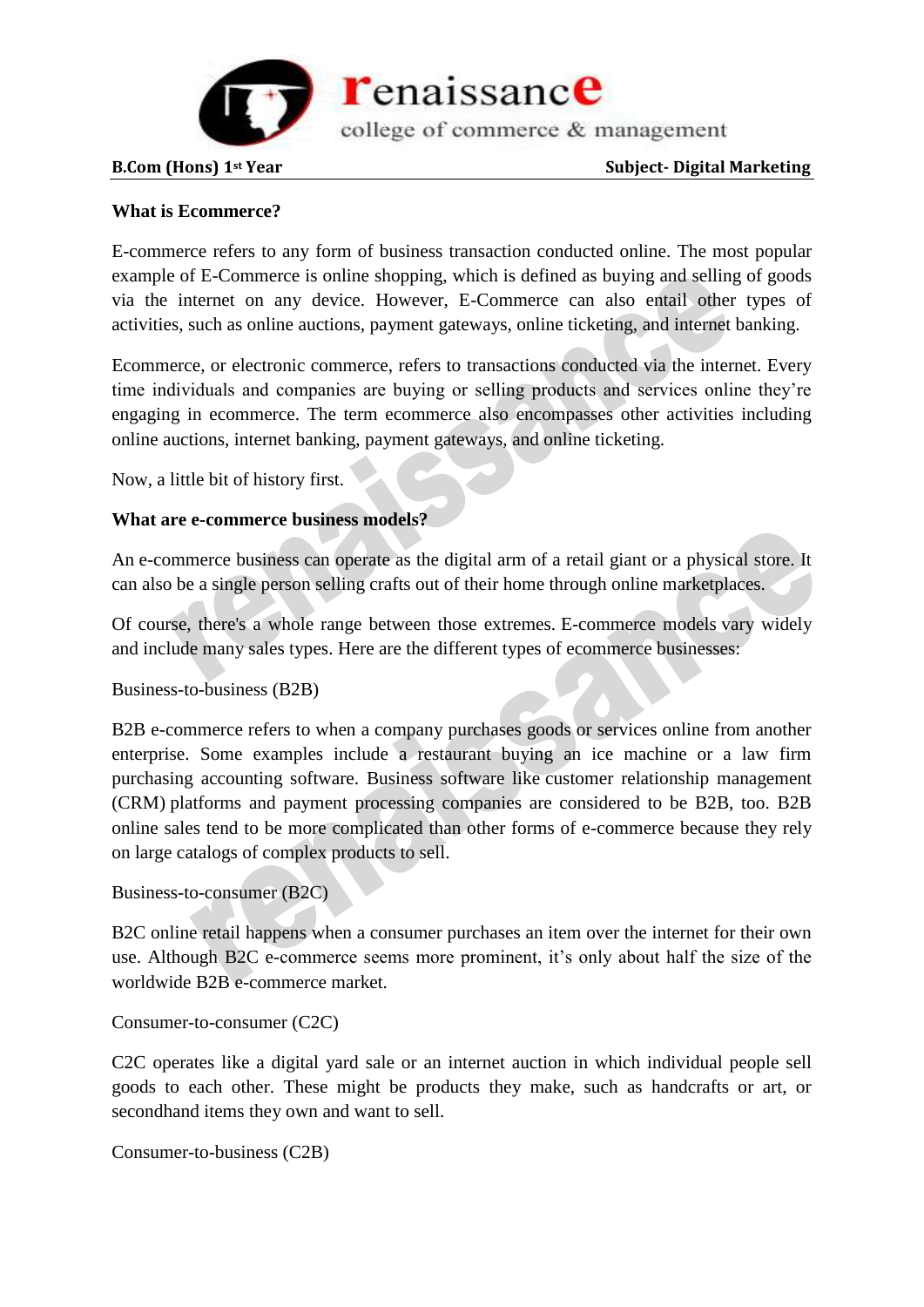

When a consumer creates value for a business, that's C2B commerce. Creating value can take many forms. For instance, C2B can be as simple as a customer leaving a positive review for a business or a stock photography website purchasing images from freelancers. In addition, businesses that sell secondhand products sometimes purchase merchandise from private citizens online.

### Business-to-government (B2G)

These are sometimes called business-to-administration (B2A) sales. They happen when a private firm exchanges goods or services with a public agency. Usually a business contracts with a public organization to carry out a mandated service. For instance, a custodial firm might bid online for a contract to clean the county courthouse, or an IT firm might reply to a proposal to manage a city's computer hardware.

Consumer-to-government (C2G)

Ever paid a parking ticket online? Then you've experienced C2G. This model also includes paying taxes online and purchasing goods from a government agency's e-auction. Any time you turn money over to a public agency using the internet, you engage in C2G e-commerce.

## **Definition of Visitor Engagement:**

Engagement Marketing is all about building relationships together with your customers. The visitor engagement is about boosting and attracting customers to engage in the evolution of their brand or brand experience. It's known when brand and customer connect.

The lack of visitor engagement will result in a lack of conversions as you were hoping for when first posting and promoting new content. Unfortunately, there are several different reasons visitors might not be engaging together with your site.

### **Methods of Visitor Engagement:**

There are some key actions to extend the amount of returning visitors. To try to do this, it's necessary to supply content which will engage, create loyalty, and always be in touch together with your audience.

The content is defined by its purpose to be created. That purpose is getting casual readers to subscribe to your email list more often than not, but it could even be getting them to shop for or download a product. Here are **various methods for visitor engagement** in this digital world.

### **Simple Navigation**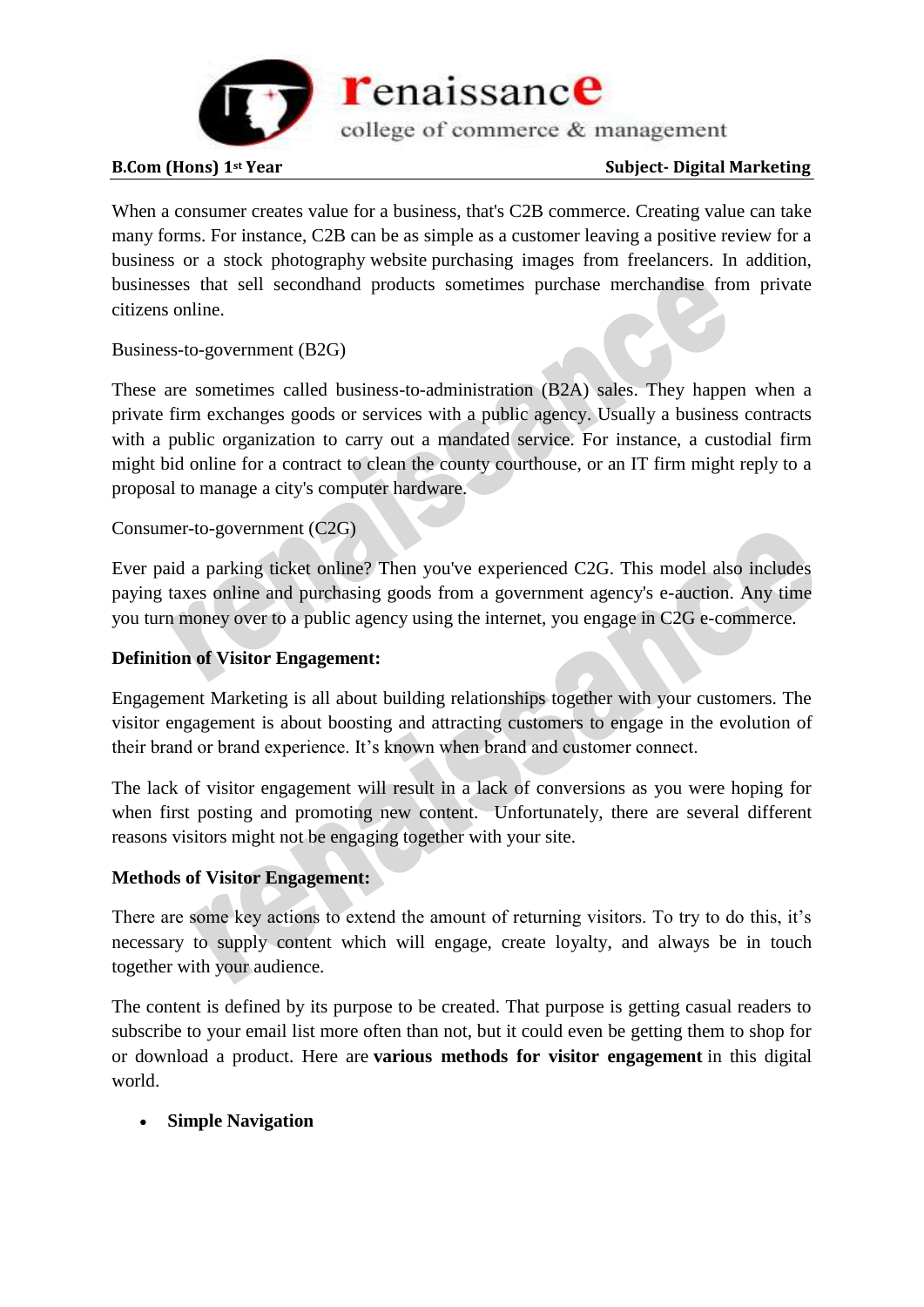

college of commerce & management

#### **B.Com** (Hons) 1<sup>st</sup> Year Subject-Digital Marketing

The marketplace is crowded and noisy, to mention the smallest amount. The simplest websites embrace a minimalist approach, going with simple and stylish. When it involves UX and website navigation, less could also be better.

Leverage a neat and easy layout with limited widgets, boxes, callouts and pop-ups. Reduce the quantity of CTAs on your pages to direct users toward what you would like them to try to. Produce easy-to-understand navigation bars with collapsed menus by theme or sections. Be conscientious of clutter use white space where you'll.

If you don't want to feature much content to your website, then create videos that cover subjects written and embed them into your site. The graphic designer can show the merchandise features in videos or animation form alongside highlighting your offering.

A major aspect of web typography also plays an important role. It's all about how you employ different fonts, letters, words & paragraphs on the webpages for a display to make an aesthetic feeling among visitors.

# **Optimize For Speed & Responsiveness**

If your website is slow, potential consumers might drive their business away. Beyond that, site speed is a crucial Google ranking factor when it involves attracting organic traffic to your site.

Therefore, one among the primary moves you create in upping your website engagement should be optimizing your site speed and responsiveness. To stop this from happening, you ought to work with a developer or your chosen service provider to hurry up your site and optimize it for mobile.

### **Collect Email Addresses**

Blog traffic won't assist you if those visitors leave and never return. That's why it's important to capture their email addresses so you'll stay in-tuned. Growing your email list is important to put together a community for your business. And email marketing is one among the most important money-makers.

Collecting email addresses will allow you to bring **targeted traffic in digital marketing.** Then later on speak to them directly any time you've got something to mention. If you would like to market a product or announce a purchase, an email list is that the best thanks to roll in the hay.

### **Use Notifications**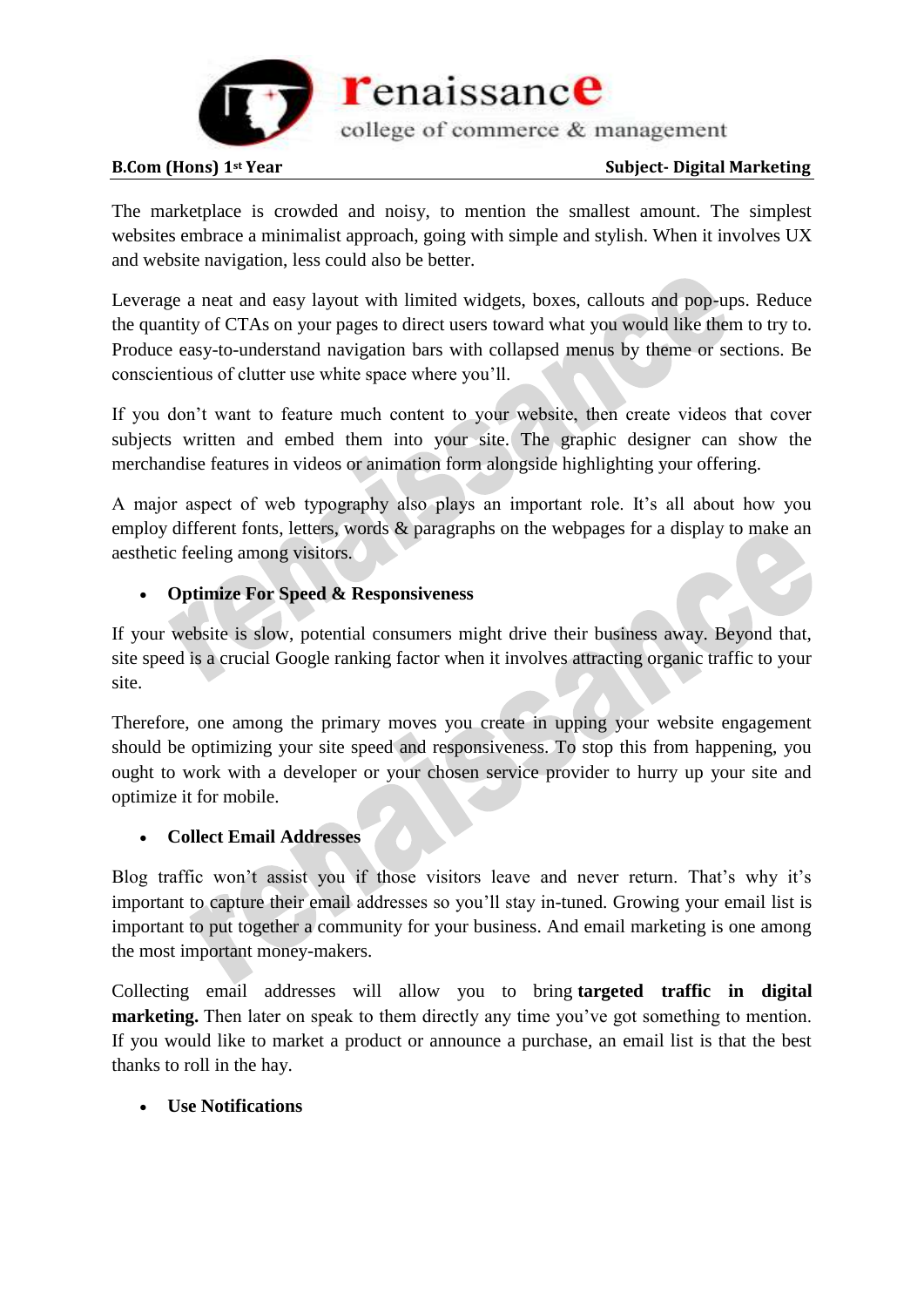

college of commerce & management

#### **B.Com** (Hons) 1<sup>st</sup> Year Subject-Digital Marketing

In the digital world, businesses should retain themselves renewed with trending methods. Using push or mobile notifications is one among the simplest techniques which may be wont to engage your users on both web and mobile.

Push notifications provide a more powerful amount of conversion rates than many other techniques. It will assist to heighten through website engagement. The great thing is that the user doesn't need to get on your website or mobile app to receive these notifications that mean you'll engage them anytime.

# **Make Sign-up Easy**

Encourage and facilitate visitor sign-ups for your website offerings and your company will enjoy a transparent conversion path to new customers. The simplest conversion path features several calls-to-action, i.e. "Sign-up Today" or other verbs on links/buttons.

An artfully crafted landing page will convince visitors to require meaningful action within the sort of requesting more information or making a sale. All of those points encompass the crucial pieces to your website puzzle!

# **Lengthen Your Text**

Studies show that pages with 1,000 to 2,500 words tend to experience the very best user engagement. It is sensible as the higher amount of words there is, the longer site visitors will spend reading.

Don't expand your text with fluff, but do your best to supply quality, informative, and actionable content that gives value to your visitors' lives. That's the sort of content today's site visitors are more apt to interact with.

# **Add Content Upgrades**

A content upgrade is an exceptional way to captivate potential customers especially the ones who might not be quite ready to buy. You can snag their email address and market to them until they are ready to make a purchase.

Discounts are one popular content upgrade for websites, but there are many others. The key is to provide something your potential customers will find value in something they are willing to hand their email addresses over for.

# **The Bottom Line:**

To keep your visitors engaged isn't that hard. All you need to do is create an "environment" for your users where they'll enjoy spending their time. That's it for now. What's next? It's time for you to implement the 9 ways that we've mentioned above!